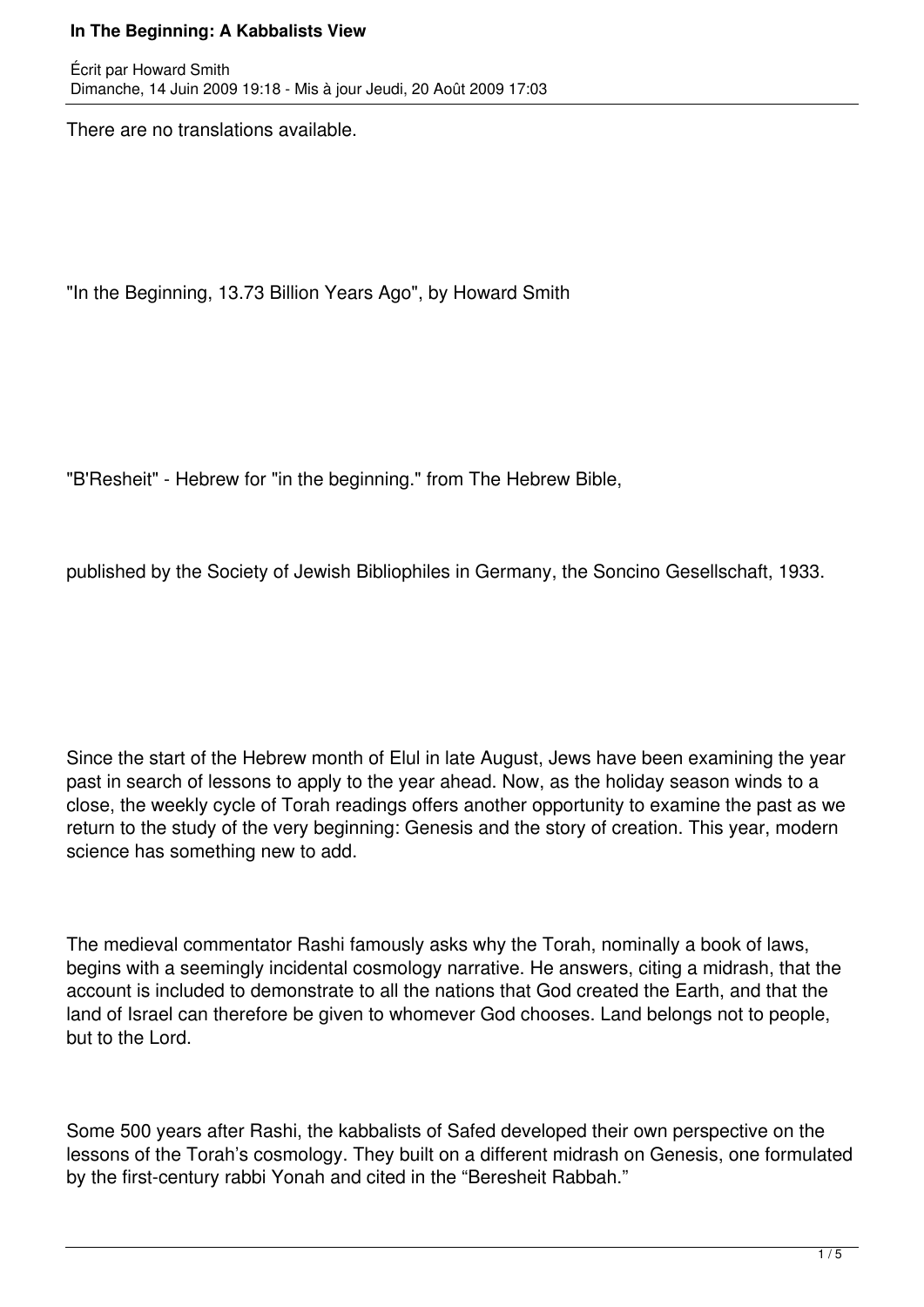Yonah asks, in the name of his teacher, why the Torah begins with the letter Bet — ?}}. His answer is that this letter is shaped like a bracket — ] — closed behind, above and beneath, so that "we have no permission to discuss what is above or below, in front or in back, only onwards from the moment of creation."

The first mark in scripture then, after that signifying bracket, is the tiny dot inside the Bet that hardens its sound from "v" to "b." This dot signifies the primal point of creation, the embryonic universe, what the kabbalists called the "Resheit." "Beyond this point," says the Zohar, "nothing is known, and so it is called the Resheit, the first word of all." The Torah's literal opening statement is thus, "With the Resheit God created the heavens and the Earth."

The kabbalists weave an intricate account of the universe created from this infinitesimal speck, describing how it expanded and evolved with light and substance into our world. Like Rashi, the kabbalists derive a lesson from their cosmology: Humanity has a role in this drama. They explain that the work of creation has not been completed.

Tikkun olam is humanity's task — to heal the breaches and injustices of our society, imperfections that were embedded in the very fabric of the newly formed cosmos. The import of these lessons remains as appropriate today as ever, as we educe new interpretations from these old teachings.

There are also new teachings in the cosmological story, and some other lessons to derive as well. This has been another remarkable year for astronomers investigating how the universe was actually created — yes, today we know how the creation really did proceed. Readers may perhaps recall the essence of those ideas; they are expressed in the big bang model.

About 13 billion years ago, the universe as we know it exploded from an infinitesimally small point, much smaller than even an atomic nucleus, in a creative event dubbed "the big bang." The universe has been expanding from this point and evolving ever since, with its current dimension being approximately 46 billion light-years. The foundations for the big bang description were laid by decades of mathematical thinking and meticulous studies that culminated with Edwin Hubble's unexpected 1929 observation: Other galaxies are moving away from us with velocities that indicate a systematic recession, but yet, in accord with Albert Einstein's then recent theory of relativity, the Earth has no privileged position. Hubble's results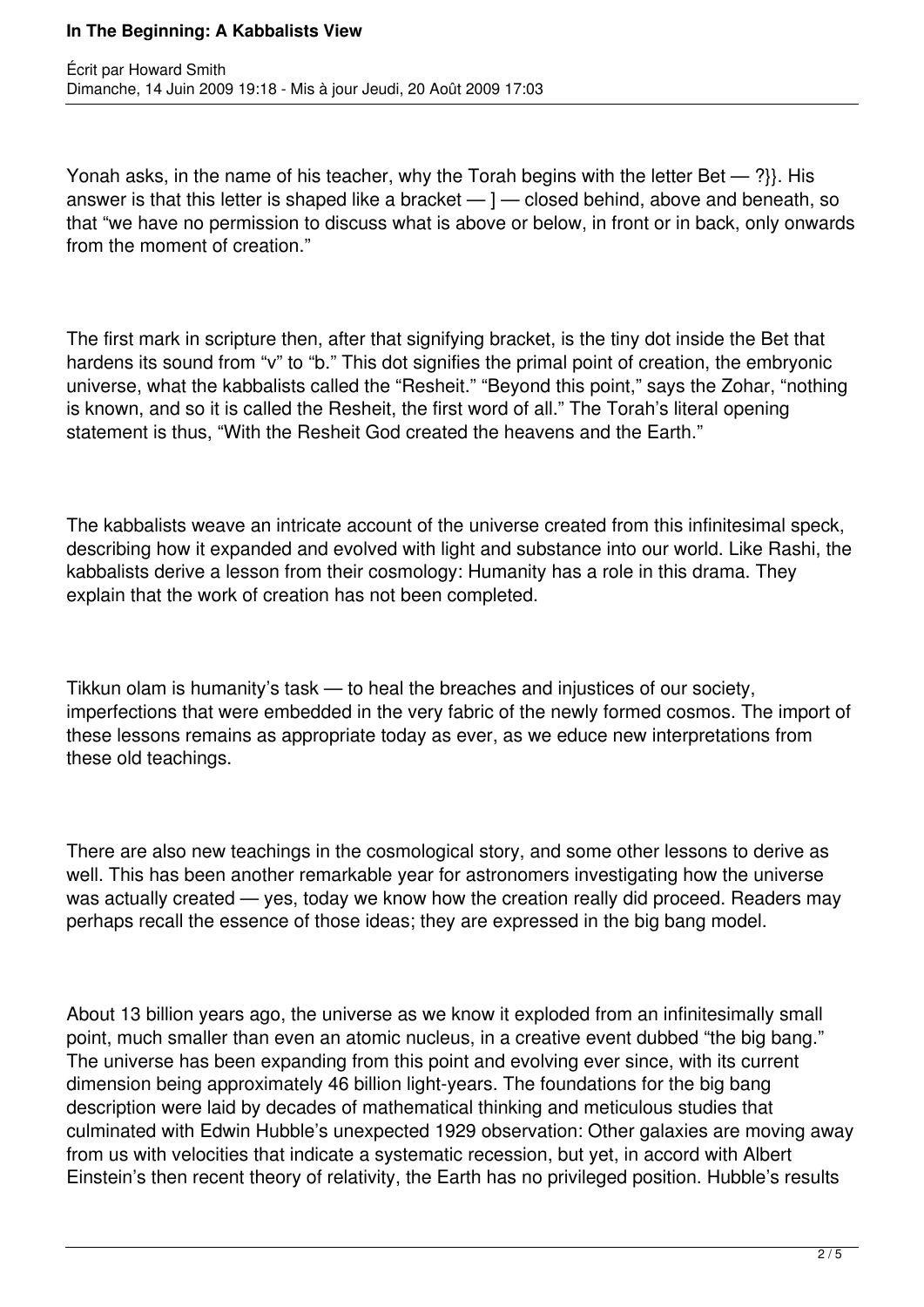shocked people who only a few years earlier thought that our galaxy was the entire universe and that — as Einstein, too, had originally thought — the universe was static and eternal.

Hubble's data made use of 46 nearby galaxies. This past year, several different teams of astronomers reported progress on their programs to measure the recession velocities of hundreds of thousands of galaxies. Their results — with evidence from galaxies hundreds of times farther away than Hubble's sample — support Hubble's conclusion that the universe is systematically expanding.

There was other news as well. The newborn universe was tiny and fantastically hot, and its light was scattered by the plasma of electrons like headlights in a fog. Three hundred and eighty thousand years after the big bang, once the universe had cooled down enough for neutral atoms to assemble, light was finally able to travel through space unimpeded. That light is seen today as the so-called "cosmic microwave background radiation," and it permeates all of space. It is faint — but it is everywhere.

The cosmic microwave background radiation was discovered in the 1960s, and like the recession of galaxies, it has become one of the essential diagnostic features used to investigate the details of exactly what happened in the beginning. In 1989, NASA launched a small satellite, the Cosmic Background Explorer, to measure this radiation more precisely. Just last month, the Nobel Prize in physics was awarded to two astronomers who, with their teams, designed the explorer. NASA now has a newer cosmology satellite in orbit, the Wilkinson Microwave Anisotropy Probe. Last month this satellite team announced the results of the first three years of nonstop surveying of the cosmic microwave background radiation.

The universe, the probe satellite team reports, is 13.73 billion years old, with a formal statistical uncertainty in that number of only about 1%, or about 150 million years — less time than it took for the dinosaurs to come and go. (The team also measured another half-dozen fundamental properties of the universe with similar precision.) Wilkinson Microwave Anisotropy Probe and the various galaxy studies have bolstered our confidence in our understanding of the early universe, and solidified ideas that would have seemed completely ludicrous a century ago ludicrous to scientists, that is, though not to kabbalists.

The same remarkable astronomical research, however, has simultaneously uncovered stunning new mysteries. The universe is not simply expanding, it appears to be accelerating outward into endless oblivion. Astronomers can account for only a paltry 10% of cosmic matter as being in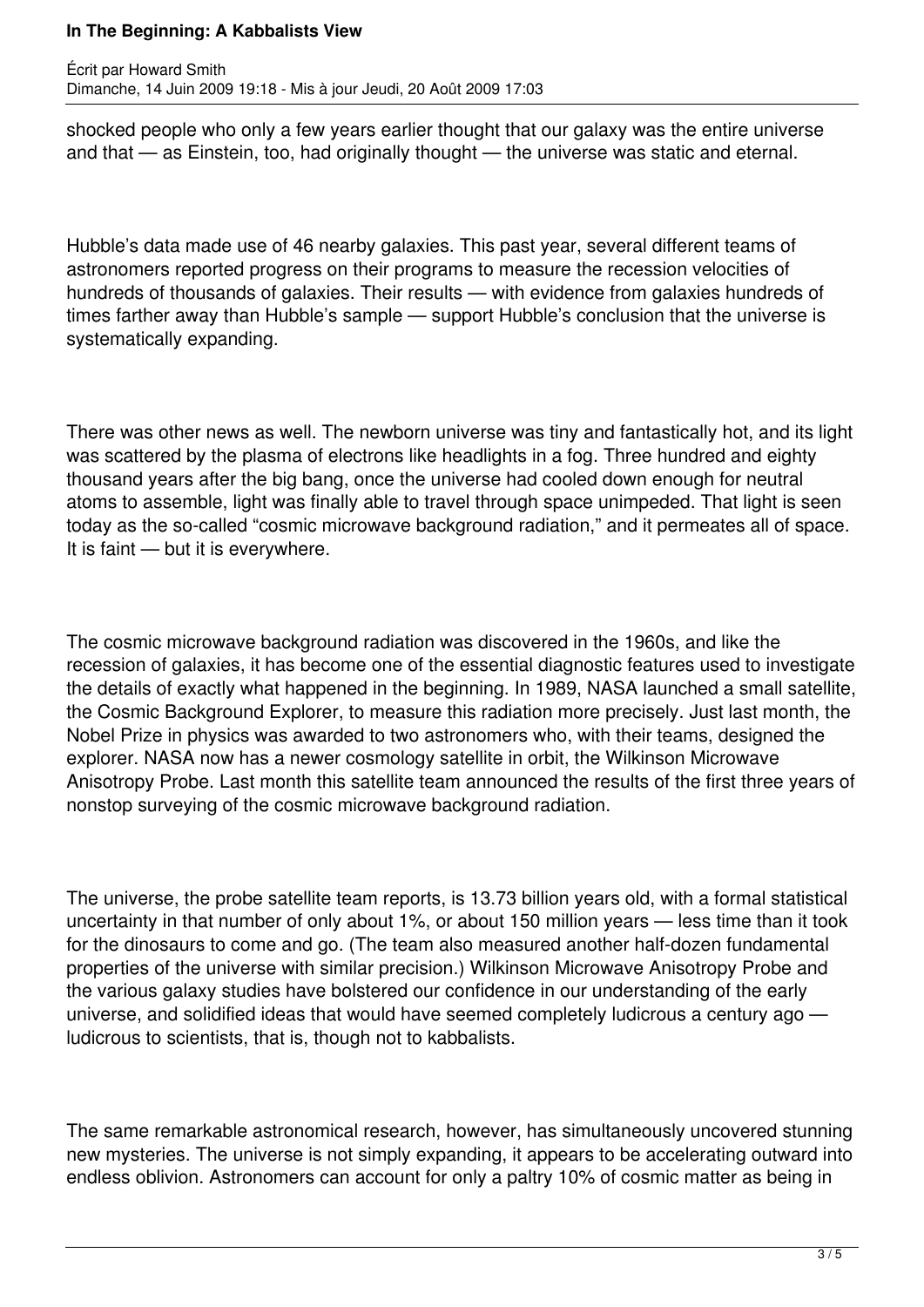known forms like planets, stars, galaxies or gaseous nebulae. The other 90% of substance is "dark matter," almost certainly some kind of unknown material.

Einstein's hoped-for theory to unite gravity and the other three forces of nature remains unrealized. The rigor with which the cosmic age has been determined only lends credence to the profundity of these three mysteries and other ones still remaining.

Like the cosmology of Rashi and the Safed kabbalists, modern cosmology also lends itself to a message and a lesson. The message is that our basic concepts about the universe are well-founded: The universe is not eternal and static; it was born, has evolved and is evolving. Yes, there are deep puzzles remaining, but we have increasing confidence in the scientific methods needed to resolve them.

The lesson comes when applying these realizations to the current political debates that have regrettably presented science and religion as antagonists — evolution, intelligent design, stem-cell research and human behaviors, to name a few. In the case of astronomy, and more generally as well, both science and spirituality are speaking to the same mysteries. In the arena of cosmology they offer perspectives that, though different, are consonant, not contradictory as I hope the example of the Kabbalah illustrates.

Science and spirituality should therefore be partners, not adversaries, in the effort to fashion sensible and fair solutions. In this coming year of 5767 we owe it to ourselves to be more tolerant of divergent opinions, to abandon defensive and bitter rhetoric in favor of open inquiry and respectful listening, and to become better informed about the marvelous nature of the world which, as per Genesis 1, was created with language, and judged to be "very good."

Sources